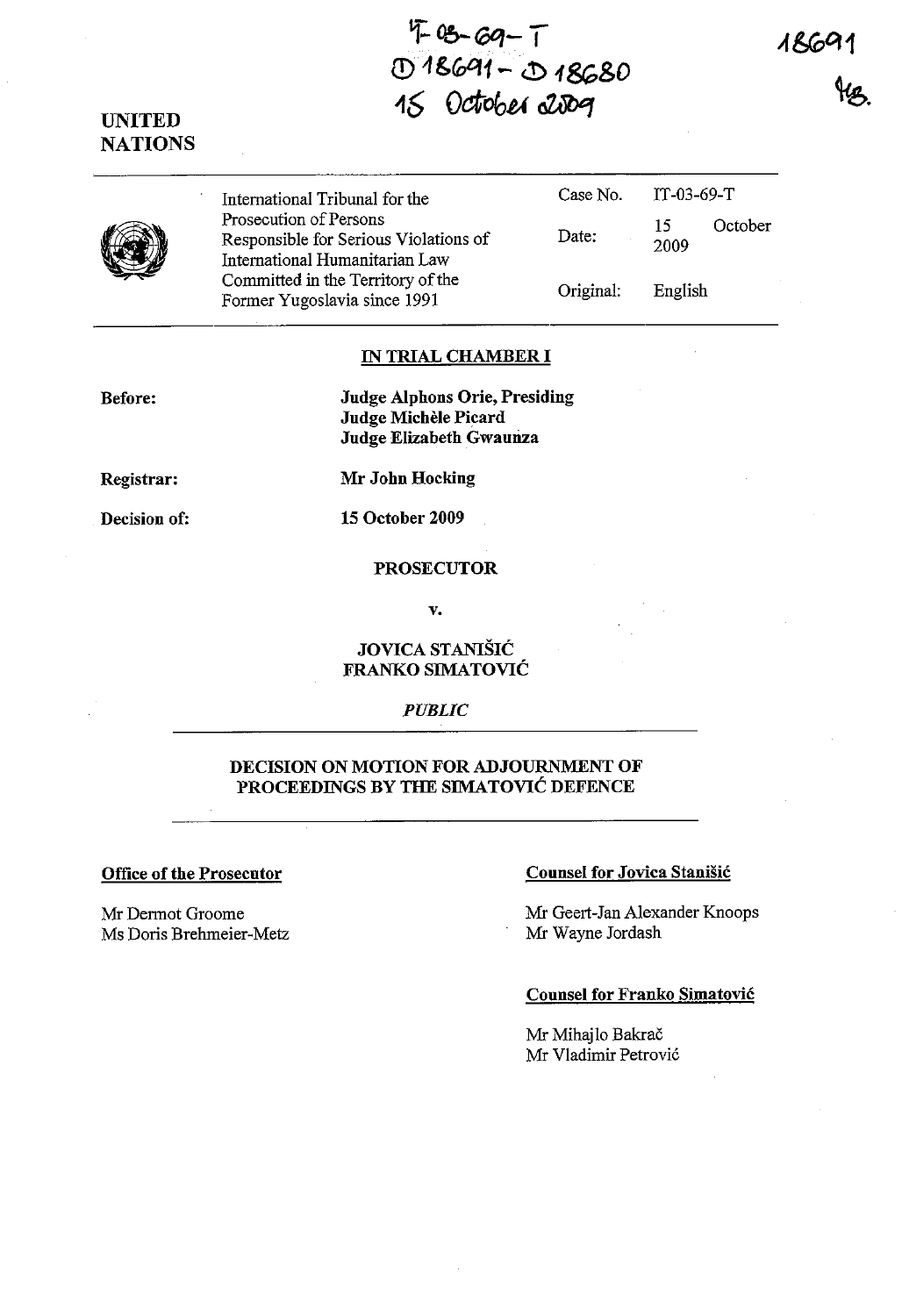# **I. PROCEDURAL HISTORY**

1. On 14 September 2009, newly appointed lead and co-counsel for Franko Simatovic, Mihajlo Bakrač and Vladimir Petrović ("Simatović Defence"), filed a "Defence Motion Requesting Adjournment of Trial Proceedings" ("Adjournment Motion"), seeking that the proceedings in the present case be adjourned for a period of six months or, alternatively, for a shorter initial period with several ensuing adjournment periods until 12 April 2010, and that the deadlines for all pending Defence submissions in response and/or reply be postponed until 15 November 2009.<sup>1</sup>

2. On 2 August 2009, Zoran Jovanovic who had been appointed lead counsel for Simatovic by the Registrar of the Tribunal on 18 July 2003, passed away.<sup>2</sup> On 27 August 2009, Vladimir Domazet who had been appointed co-counsel by the Deputy Registrar of the Tribunal ("Deputy Registrar") on 27 February 2008, filed the "Request of Franko Simatovic for Adjournment of Proceedings" ("Simatovic Adjournment Motion"), wherein Simatovic requested "that the trial be adjourned, until such time when [his] right to a professional defence is fulfilled".<sup>3</sup> The Chamber thereafter cancelled the hearings scheduled during the weeks of 31 August and 7 September 2009 and informed the Parties, in a scheduling order issued on 11 September 2009,. that a hearing would be scheduled on 14 September 2009 to discuss various housekeeping matters.<sup>4</sup>

3. On 11 September 2009, the Deputy Registrar assigned Bakrac and Petrovic as lead counsel and co-counsel for Simatovic, respectively.<sup>5</sup>

4. At the hearing held on 14 September 2009, the Chamber informed the Parties that no hearings would be scheduled pending the issuance of a decision on the Adjournment Motion.<sup>6</sup>

5. On 18 September 2009, the Prosecution filed its "Prosecution Response to Simatovic Defence Motion Requesting Adjournment of Trial Proceedings" ("Prosecution Response"), requesting:

a. That an adjournment of six months be denied.

**h. That the Trial Chamber grant an initial adjournment for a reasonable period of time as determined by the Chamber given all the circumstances before it.** 

Adjournment Motion, paras 23-25.

<sup>2</sup>  Decision of the Deputy Registrar of the Tribunal, 11 September 2009 ("11 September Decision"), p. 1.

 $\overline{\mathbf{3}}$ **Simatovic Adjournment Motion, para. 14.** 

<sup>4</sup>  Scheduling Order, 11 September 2009, p. 1.

 $\overline{\mathbf{5}}$ **11 September Decision, p. 3.** 

<sup>6</sup>  Hearing of 14 September 2009, T. 2192-2193.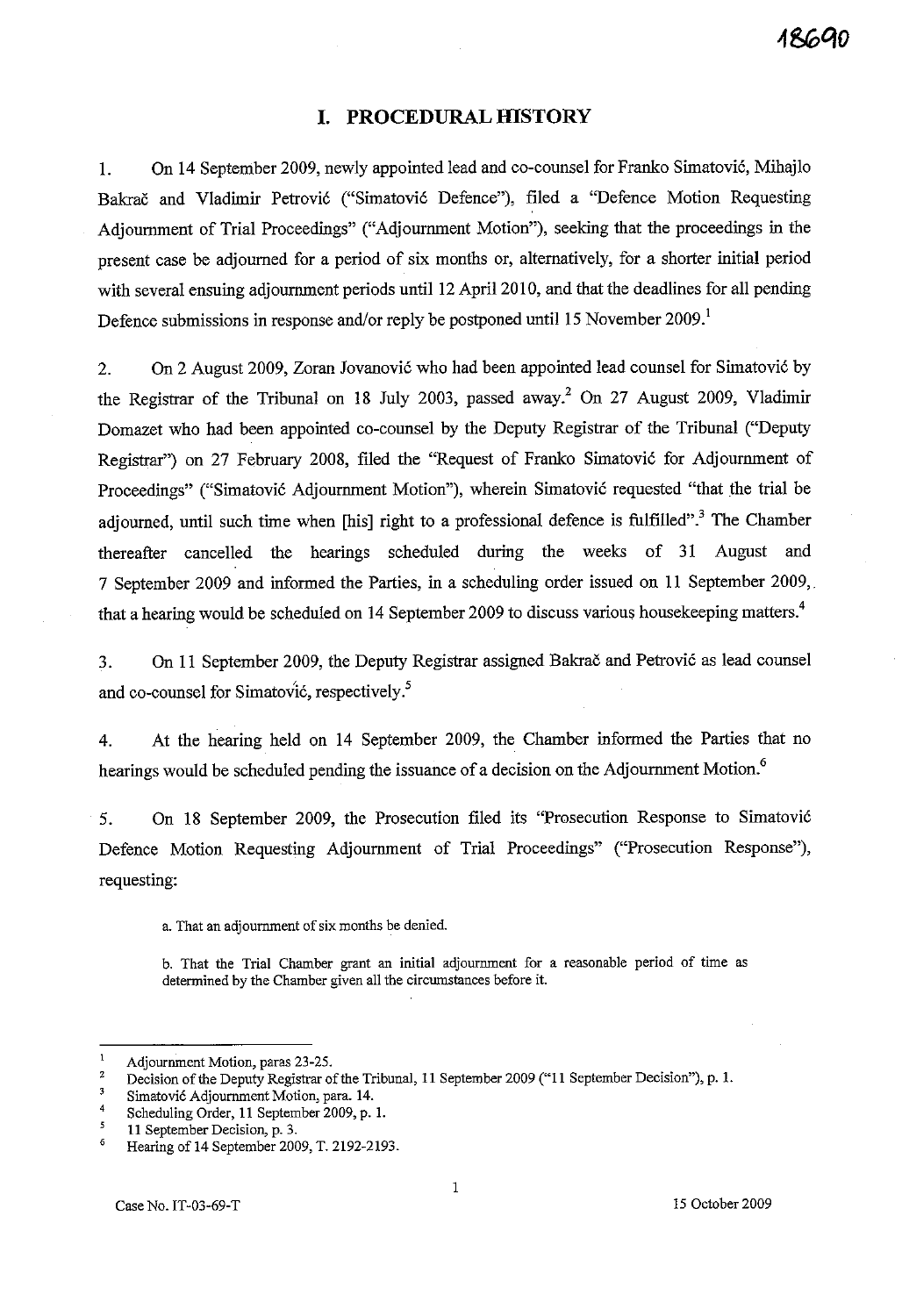c. That the requests for three adjournments of i) 8 to 18 January 2010, ii) 1 to 28 February 2010 and iii) 15 March to 11 April 2010 be denied without prejudice.<sup>'</sup>

6. On 24 September 2009, the Simatovi6 Defence filed an urgent "Addendum to Defence Motion Requesting Adjournment of Trial Proceedings and Request to Submit Reply to 'Prosecution Response to Simatović Defence Motion Requesting Adjournment of Trial Proceedings" ("Addendum to Adjournment Motion and Request to Reply"), providing additional information as to the future composition of the Simatovi6 Defence team and the progress made in obtaining case-related documents. The Simatović Defence also amended the relief it had requested in the Adjournment Motion and no longer primarily sought that the proceedings be suspended for six months but for a longer period of eight months.<sup>8</sup> Additionally, the Simatović Defence sought leave to reply to the Prosecution Response.<sup>9</sup>

7. On 29 September 2009, the Chamber informally notified the Parties, via electronic correspondence, that the Simatović Defence was allowed to file a reply no later than 2 October 2009 and that the Prosecution was allowed to respond to the Addendum to Adjournment Motion also no later than 2 October 2009, if it so wished.

8. On 2 October 2009, the Simatovi6 Defence filed a confidential "Defence Reply to 'Prosecution Response to Simatovi6 Defence Motion Requesting Adjournment of Trial Proceedings"" ("Simatović Reply"), providing further information as to its position on the number of Prosecution witnesses scheduled to testify as well as to the manner in which pre-trial preparations were conducted.<sup>10</sup>

9. Also on 2 October 2009, the Prosecution filed the "Prosecution Response to Simatovi6 Defence Addendum to Motion Requesting Adjournment of Trial Proceedings" ("Prosecution Response to Addendum"), wherein the Prosecution primarily argued that it had provided the Simatović Defence with two search tools which had eliminated the need for the Simatović Defence to physically read every document disclosed by the Prosecution.<sup>11</sup>

10. On 8 October 2009, the Simatovi6 Defence filed a "Second Addendum to Defence Motion Requesting Adjournment of Trial Proceedings" ("Second Addendum to Adjournment Motion"), detailing the material that was handed over by Domazet during a meeting on 7 and 8 October 2009

**Prosecution Response, para. 22.** 

 $\overline{\mathbf{8}}$ Addendum to Adjournment Motion and Request to Reply, paras 6-13.

<sup>9</sup> Addendum to Adjournment Motion and Request to Reply, para. 14.

<sup>&</sup>lt;sup>10</sup> Simatović Reply, paras.  $4, 6-10, 12-15$ , annexes 1-2.<br><sup>11</sup> Prosecution Response to Addendum, paras 2-3.

**<sup>11</sup>Prosecution Response to Addendum, paras 2-3.**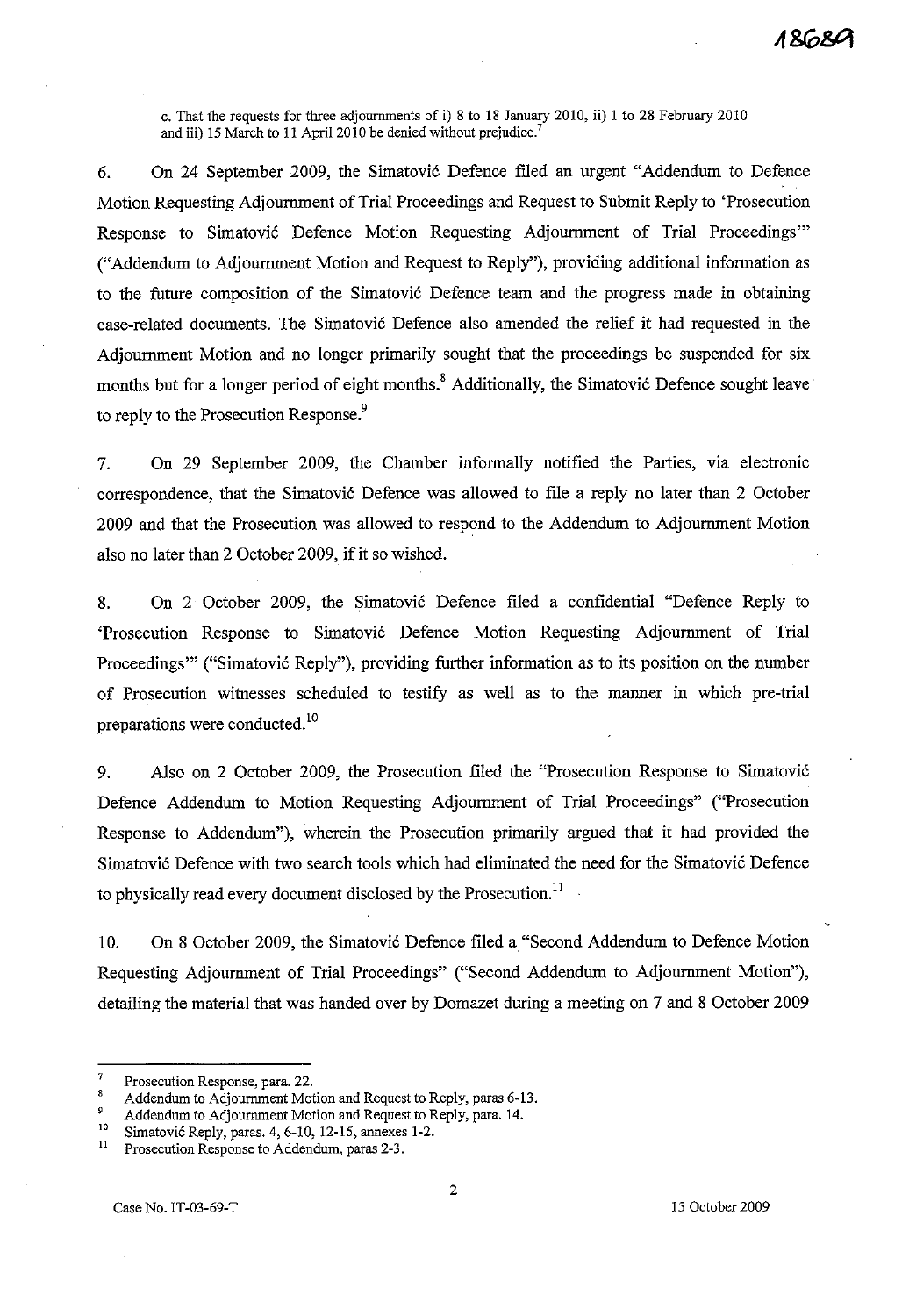in the form of  $7 \text{ CDs}$ .<sup>12</sup> The Simatovic Defence further submitted that during this meeting, Domazet had stated that he was in possession of certain case related notes but that, given the fact that "they are worthless for the purposes of this Defence", he did not deem it necessary to disclose them.<sup>13</sup>

### **II. SUBMISSIONS**

#### **A.** Simatovic Defence

11. The Simatovic Defence arguments for an adjournment centre around three main issues: i) the formation of a new defence team; ii) the complexity of the present case; and iii) the difficulty in obtaining the documents that had been gathered and kept by former lead counsel.

12. The Simatovic Defence first argues that the passing away of Jovanovic has led to the formation of an entirely new defence team. Not only is Bakrac "completely new to the case" but, in the Simatovic Defence submission, "all the other Defence team members are new to the case at hand".<sup>14</sup> In its Addendum to the Adjournment Motion and Request to Reply, the Simatović Defence clarified that it did not intend to alter the team composition beyond seeking the appointment of a new legal assistant, a new investigator and the termination of the assigmnent of former co-counsel, Domazet, after the one-month transition period as decided by the Registry.<sup>15</sup> The Simatović Defence stresses, however, that the capacity of the support staff should be viewed in light of the fact that Jovanović had performed a considerable amount of the case preparation himself.<sup>16</sup>

13. The Simatovic Defence also contends that the present case is of great complexity, in that the material, geographical and temporal scope of the Indictment is broad, that the case is ranked at level III complexity according to the Registry "Trial Legal Aid Policy"<sup>17</sup>, that 11 other cases tried before the Tribunal and relevant to the present case need to be examined, that over 3,500 documents are on the Prosecution's list of exhibits presented pursuant to Rule 65 ter of the Rules of Procedure and Evidence of the Tribunal ("Rules")<sup>18</sup>, and that over 100,000 pages have been disclosed with over 100 witnesses on the Prosecution's list of witnesses.<sup>19</sup>

**<sup>12</sup>Second Addendum to the Adjournment Motion, paras 6-8.** 

<sup>&</sup>lt;sup>13</sup> Second Addendum to the Adjournment Motion, para. 9.<br><sup>14</sup> Adjournment Motion, paras 6.7

**<sup>14</sup> Adjournment Motion, paras 6-7.** 

<sup>&</sup>lt;sup>15</sup> Addendum to the Adjournment Motion and Request to Reply, para. 6.<br><sup>16</sup> Addendum to the Adjournment Motion and Request to Reply, para. 7.

<sup>&</sup>lt;sup>16</sup> Addendum to the Adjournment Motion and Request to Reply, para. 7; Simatovic Repky, paras 6-9.<br><sup>17</sup> Defence Counsel Triel Legal Aid Boliou, 1 May 2006, Section D

<sup>&</sup>lt;sup>17</sup> Defence Counsel-Trial Legal Aid Policy, 1 May 2006, Section D.<br><sup>18</sup> The Simetavić Defense had first submitted that there were approx-

**<sup>18</sup>The Simatovic Defence had first submitted that there were approximately 5,000 exhibits on the Prosecution's Rule**  *65* **fer list of exhibits, see Adjournment Motion, para. 11. The Prosecution then contended that while the current sequential numbering of Rule 65 fer documents exceeded 5,000, the actual number of proposed documents was approximately 3,500, see Prosecution Response, para. 5. Given the Prosecution** Response~ **the Simatovic Defence**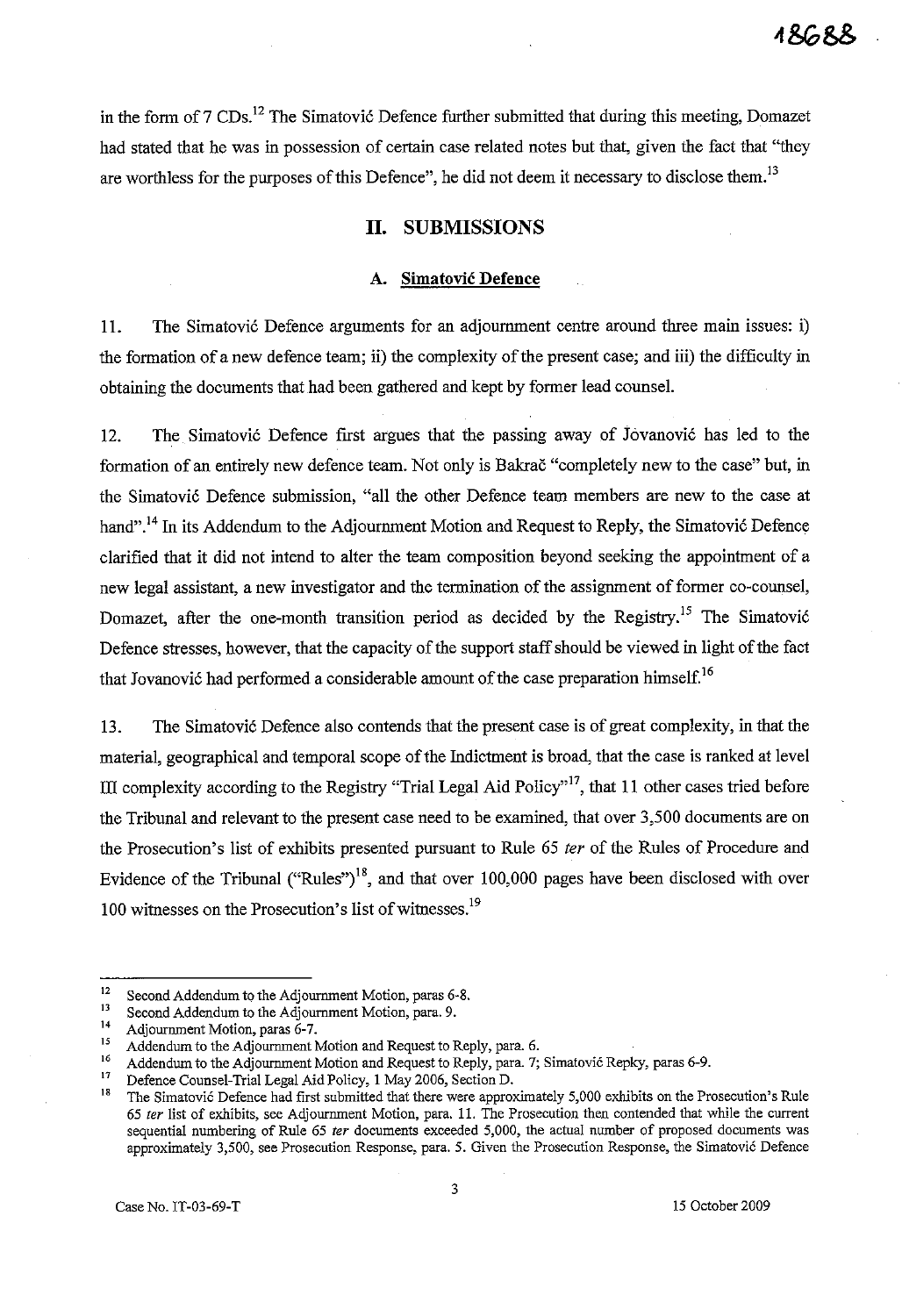14. Finally, the Simatovic Defence submits that it is currently still attempting to locate case-related documents and that some were found both in Belgrade and in The Hague.<sup>20</sup> The Simatovi6 Defence contends that there has been no handover in this case and that the sole material that Domazet provided on 7 and 8 October 2009 were 7 CDs, along with an accompanying letter and the corresponding list of materials.<sup>21</sup> The Simatović Defence contends that the pre-trial preparations were conducted exclusively and entirely by Jovanović, $22$  and that it has not been able to locate any notes produced by  $\text{him.}^{23}$ 

#### **B. Prosecution**

15. While the Prosecution opposes the principal request for a six-month adjournment and any further adjournment period after the winter recess,  $24$  it relies on the Chamber's discretion to determine an initial adequate adjournment period that would allow the Simatović Defence to become familiar with the case and the work of former defence team.<sup>25</sup>

16. In the Prosecution Response, the Prosecution argues that certain "corrections" are required in relation to the information provided by the Simatović Defence in support of the Adjournment Motion as to the size of the Prosecution case, the composition of the Simatović Defence team and its level of preparedness.<sup>26</sup>

17. The Prosecution further notes that it has undertaken a number of steps in order to facilitate Bakrac's orientation to the case and to the materials disclosed by the Prosecution, including the provision of various disclosure  $\log s^{27}$  The Prosecution further commits itself to ensure that the witness schedule be notified well in advance.<sup>28</sup> In addition, the Prosecution submits that it will redisclose to the current Simatović Defence team all the material disclosed since the commencement of pre-trial preparations in the present proceedings.<sup>29</sup> The Prosecution finally suggests that

then noted that the 3,500 documents, which were reduced from 5,000, actually represent 31,700 pages of material, see Addendum to the Adjournment Motion and Request to Reply, para. 10.

 $^{19}$  Adjournment Motion, paras 8-13.<br>  $^{20}$  Adjournment Motion, para 12: A

<sup>&</sup>lt;sup>20</sup> Adjournment Motion, para. 13; Addendum to the Adjournment Motion and Request to Reply, para. 8.<br><sup>21</sup> See nove 8 *supra* 

**<sup>21</sup> See para. 8** *supra.* 

<sup>&</sup>lt;sup>22</sup> Simatović Reply, paras 6-9.<br><sup>23</sup> Simatović Banks name 10.

 $\frac{23}{24}$  Simatović Reply, para. 10.

**<sup>24</sup> Prosecution Response, paras 16-2l.** 

**<sup>25</sup> Prosecution Response, paras 2-3.** 

<sup>&</sup>lt;sup>26</sup> Prosecution Response, paras 5-12.<br><sup>27</sup> Prosecution Bennesse paras 13-14

**<sup>27</sup> Prosecution Response, paras 13-14, Annex A.** 

**<sup>28</sup> Prosecution Response, Annex A, para. 9.** 

Prosecution Response to Addendum, para. 5.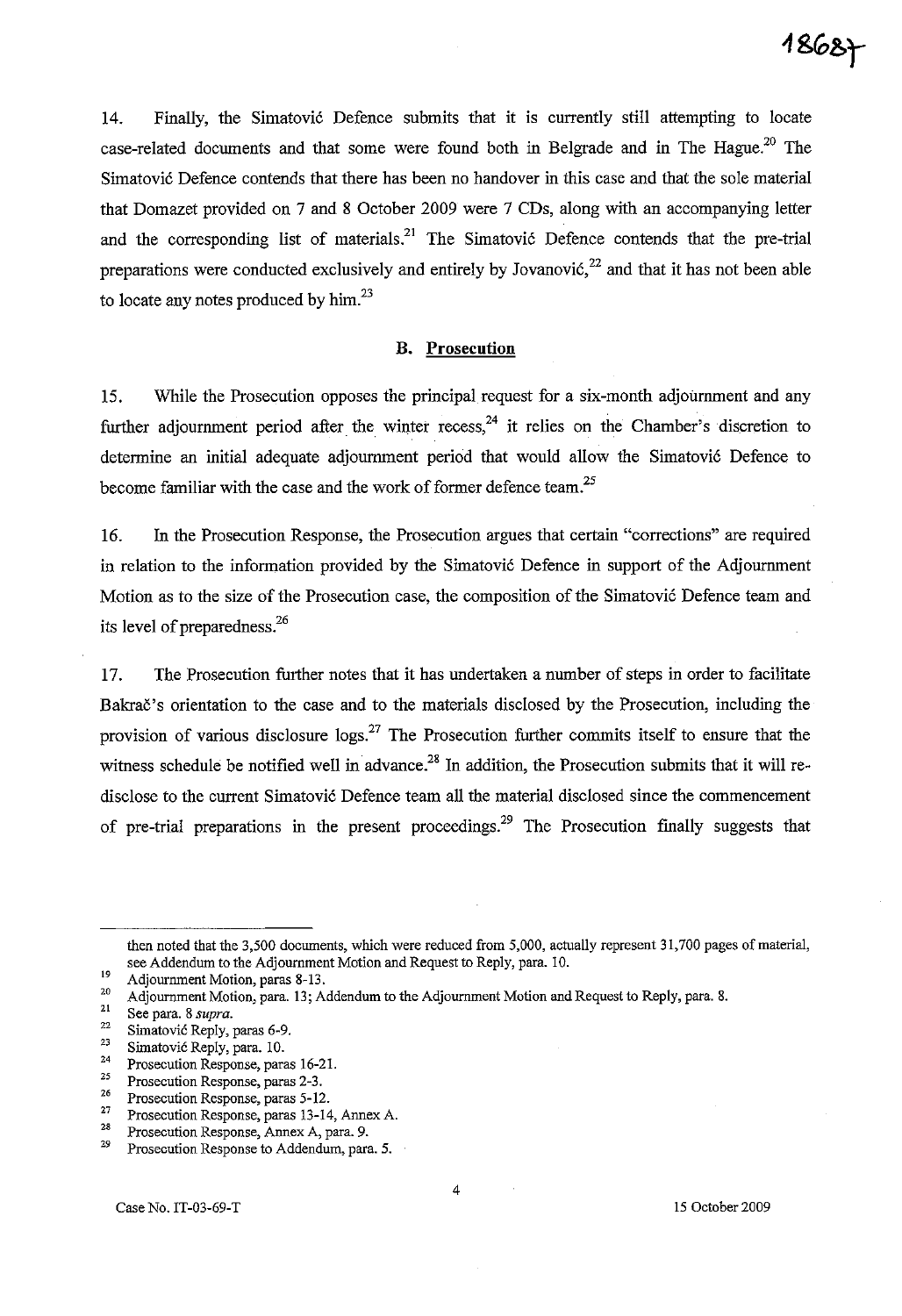Simatovi6 himself may assist the Simatovi6 Defence with the knowledge he has acquired from his years of access to the documents.<sup>30</sup>

### **III. APPLICABLE LAW**

18. Articles 20 (1) and 21 (4) (c) of the Statute of the Tribunal protect the rights of an accused to be tried expeditiously and without undue delay. Article 21 (4) (b) of the Statute provides that an accused shall have "adequate time and facilities for the preparation of his defence".

19. In deciding whether to grant a motion for adjournment filed by one of the parties, Trial Chambers generally assess if the interests of justice warrant the requested adjournment or if there exists a valid reason for doing so.<sup>31</sup>

### **IV. DISCUSSION**

#### **A. Simatovic Adjournment Motion**

20. As noted earlier, the Simatović Adjournment Motion sought an adjournment of the trial until such time that his right to a professional defence was fulfilled. After initially cancelling the hearings scheduled for the weeks of 31 August and 7 September 2009, the Chamber adjoumed the proceedings pending its decision on the Adjournment Motion. New lead counsel and co-counsel were thereafter assigned by the Deputy Registrar on 11 September 2009. The Chamber thus considers that the Simatovi6 Adjournment Motion has become moot and shall therefore only examine the arguments set forth in the Adjournment Motion.

#### **B. Adjournment Motion**

21. In deciding upon the Adjournment Motion, the Chamber has considered all the arguments raised therein, as well as in the aforementioned subsequent filings, and particular attention was given to the following, while bearing in mind the complexity of the case as an underlying factor: i) the formation of the new defence team; ii) the difficulty in obtaining the documents that had been gathered and kept by former lead counsel; iii) the current pace of the proceedings; and iv) the offer of assistance from the Prosecution.

**<sup>30</sup> Prosecution Response to Addendum, para. 4.** 

**<sup>31</sup>For the "interests of justice" test, see** *Prosecutor* **v.** *Radoslav Braanin,* **Case No. IT-99-36-T, Decision on Defence Motion for Adjournment, 10 March 2003, p. 2;** *Prosecutor* **v.** *Radislav Krstic,* **Case No. IT-98-33-T, Decision on Adjourning the Trial, 15 January 2001, p. 2; for the ''valid reason" test, see** *Prosecutor v. Zejnil Delalii:, Zelravko Mucić, aka Pavo, Hazim Delić, Esad Landžo, aka "Zenga", Case No. IT-96-21-T, Decision on the Applications for* Adjournment of the Trial Date, 3 February 1997, para. 30.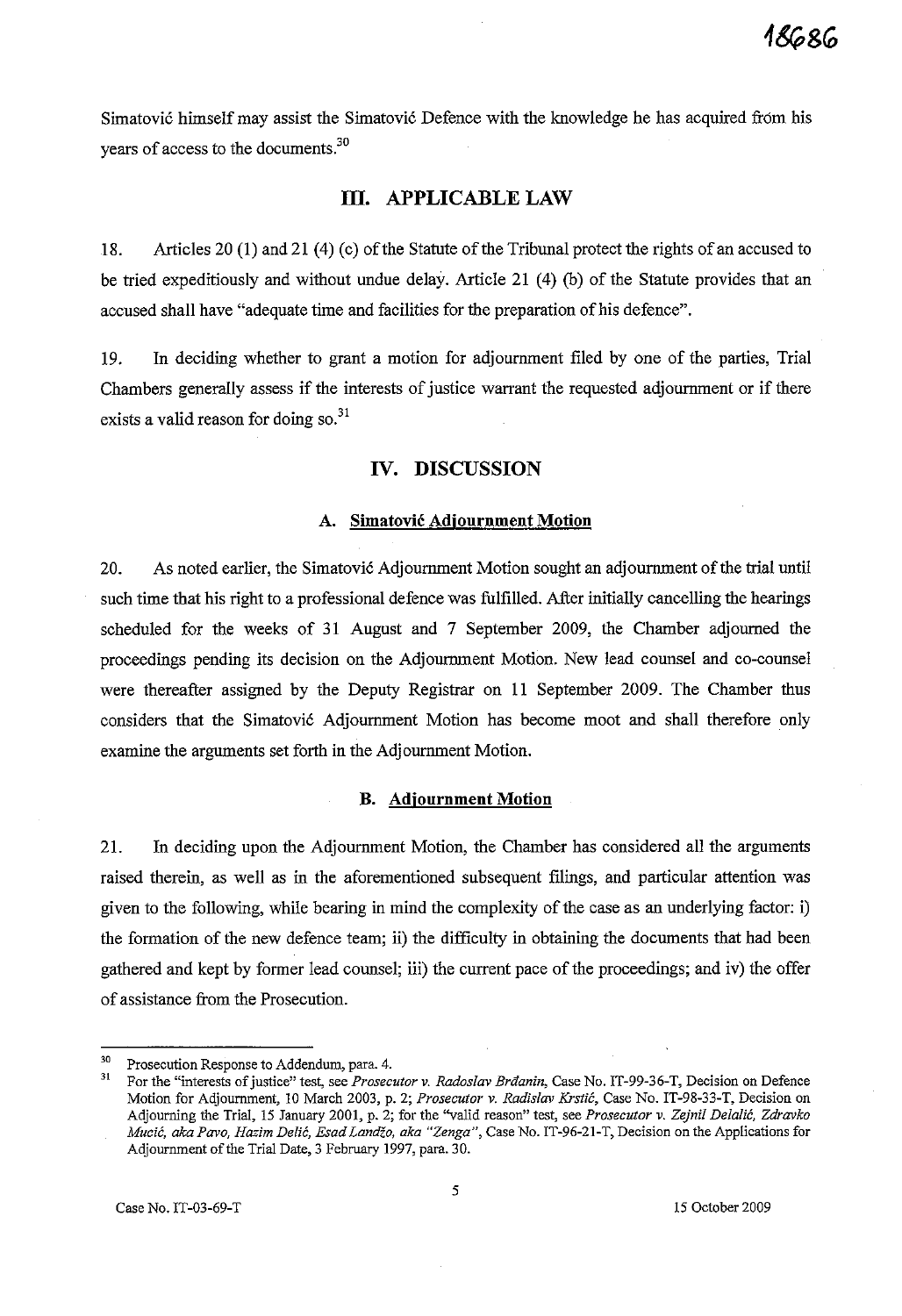22. First, the Chamber wishes to clarify what seems to be a misunderstanding between the Parties as to the nmnber of scheduled Prosecution witnesses in the present case. While the Prosecution submits that it seeks to present 100 witnesses, 64 of whom will actually appear in court,<sup>32</sup> the Simatović Defence argues that 90 witnesses are to be presented by the Prosecution, 8 of whom are sought to be presented pursuant to Rule 92 *quater*<sup>33</sup> The Chamber refers the Parties to the consolidated "Amended Consolidated Witness List" filed by the Prosecution on 5 June 2009, the Chamber's oral decision of 6 July 2009 as well as the Chamber's written decision of 8 September 2009.<sup>34</sup> In this respect, the number of witnesses that the Prosecution currently seeks to present totals 101 and may be broken down as follows:

- 42 witnesses to be presented as *"92ter/viva voce"* witnesses;

- 8 witnesses to be presented *viva voce;*
- 7 witnesses to be presented pursuant to Rule 92 *ter;*
- 8 witnesses to be presented as *"94bis/viva voce"* witnesses;
- 27 witnesses to be presented pursuant to 92 *bis;* and
- 9 witnesses to be presented pursuant to Rule 92 *quater;*

In total, 65 witnesses are therefore scheduled to appear in court. To date, the Chamber has heard five "92 *ter/viva voce"* witnesses and one witness who was heard on a purely *viva voce* basis.

23. With regard to the formation of an entirely new team, the Chamber observes that a new lead counsel with no prior knowledge of the present proceedings was assigned on 11 September 2009. The Chamber also notes that it would appear, based upon the information provided, that the former lead counsel conducted the majority of the trial preparations himself and, in doing so, involved the other Simatovi6 Defence team members after their assignment in the later phase of the trial preparations to a minor extent. The Chamber regrets that the **11** September Decision wherein the Deputy Registrar required "the assignment of Mr. Domazet as a legal consultant to the Accused's defence team for a minimum of thirty (30) days to assist in the transition of knowledge to Mr.

**<sup>32</sup> Prosecution Response, para. 5.** 

 $\frac{33}{34}$  Simatović Reply, para. 4.

**<sup>34</sup> Annex A to Prosecution Submission of Amended Consolidated Witness List and Request for Permission to Present**  Additional Witnesses within Allotted Time, confidential, 5 June 2009; Hearing of 6 July 2009, T. 1821-1824; Decision on the Admission of the Written Evidence of Josip Josipovic and [redacted] (Witness C-1230) pursuant to Rule 92 *his* of the Rules of Procedure and Evidence of the Tribunal, confidential, 8 September 2009.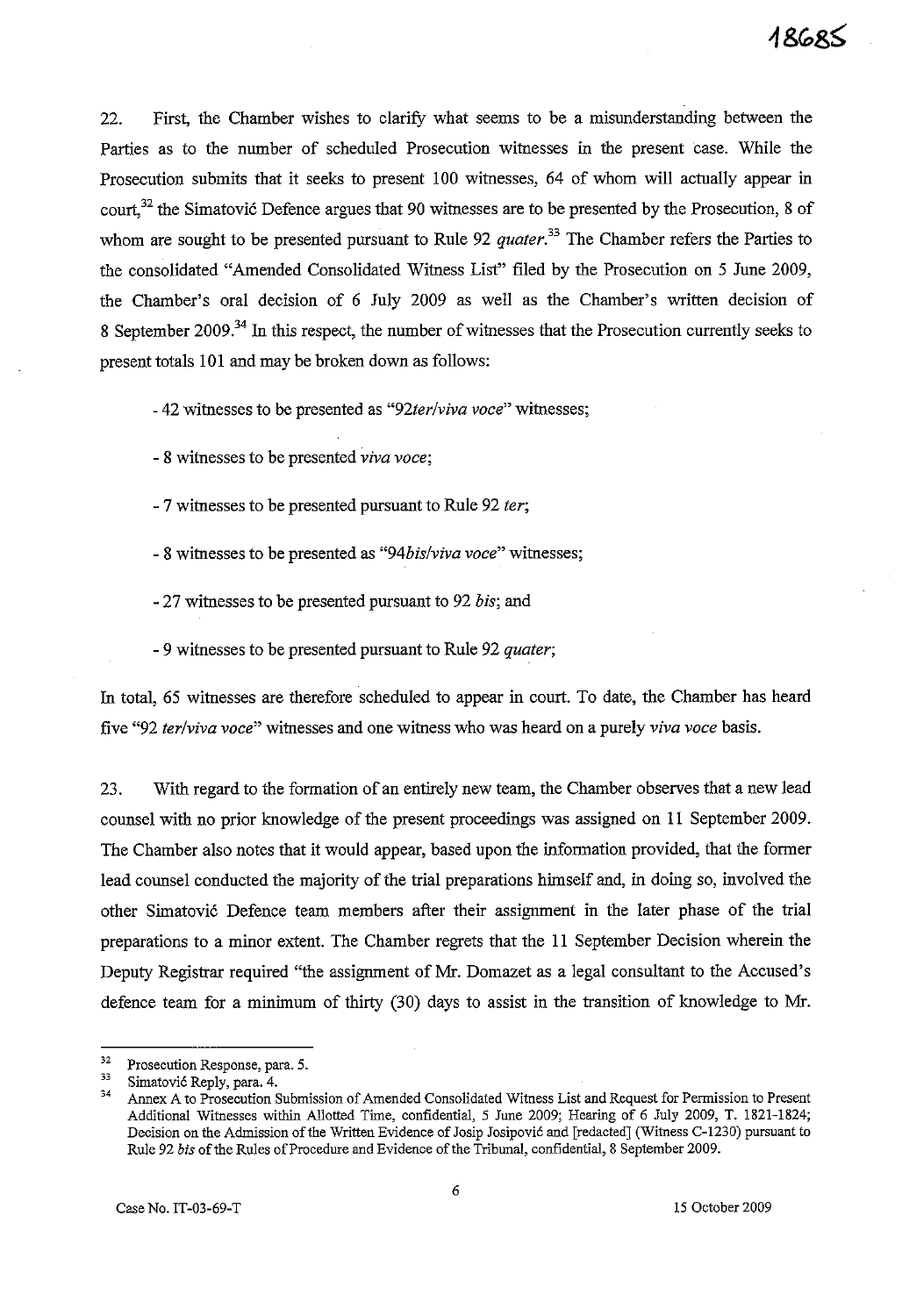Bakrač<sup>35</sup> appears not to have produced the intended effect. From the information available to the Chamber, it would appear that Domazet did not meet with the Simatovic Defence until 7 or 8 October 2009, almost a month after the 11 September Decision. Notwithstanding these considerations, it is clear that Petrovic, who is now co-counsel and who was assigned as legal assistant in the Simatovic Defence team on 11 March 2008, and Ingrid Morgan, who was assigned as legal assistant in the Simatovic Defence team on 18 October 2007, both remain on the Simatovic Defence team. It is also apparent that Jovanovic, in preparing for trial, communicated regularly with Simatović to devise the case strategy and to discuss documents and witnesses.<sup>36</sup> Further, pre-trial preparations were concluded prior to Jovanovic passing away and important documents, such as the pre-trial brief, were filed.<sup>37</sup> Therefore, although acknowledging the impact of the sudden change in the lead counsel, the Chamber disagrees with the representation that an entirely new team has been formed and emphasises the existence of at least some continuity between the former and the present Simatovic Defence teams. The Chamber would also note that Simatovic may serve as an important link between the preparations conducted by the former lead counsel and the current defence team.

24. With regard to the difficulty in obtaining the case-related material that had been gathered and produced by the former lead counsel, the Chamber acknowledges, based on the information provided, the difficulty of the handover. The Chamber takes issue however with the representation that there has been a total absence of handover. By 2 October 2009, the Simatović Defence seems to have obtained most of the material created and collected by Jovanovic that was found in five different locations.<sup>38</sup> In addition, during a meeting held on 7 and 8 October 2009, Domazet disclosed to the Simatovic Defence 7 CDs as well as their accompanying notes.

25. The Chamber also wishes to emphasise the particular modalities under which this trial is currently proceeding. Pursuant to the "Second Decision Amending Modalities for Trial" issued on 1 September 2009 ("Second Modalities Decision"), the Chamber is sitting only two days per week until it decides otherwise, making "any adjustments to this schedule that it deems fit, in particular taking into account the Judges' trial schedule and the health of Mr Stanistic".<sup>39</sup> The Chamber considers that, irrespective of any adjournment period, this schedule will, once the hearings

 $^{35}$  11 September Decision, p. 4.

**<sup>36</sup> See Simatovic Adjournment Motion, para. 8: "Since 2003, I have worked, together with Mr. Zoran Jovanovic, on all aspects of the case, including the preparation of the defence strategy, analysis, witness statements, and documents that the Prosecution intends to use, as well as defence witnesses and documents",** 

**<sup>37</sup> Defence Pre Trial Brief, 13 July 2007.** 

Simatović Defence Reply, para. 12 (Jovanović's office in Belgrade as well as three of his residences); Addendum to Adjournment Motion, para. 8 (Jovanović's locker at the Tribunal).

**<sup>39</sup> Second Modalities Decision, 1 September 2009, Annex B, paras** 1~2; **see also Corrigendum to Second Decision**  Amending Modalities for Trial, 7 September 2009, Annex B, paras 1-2.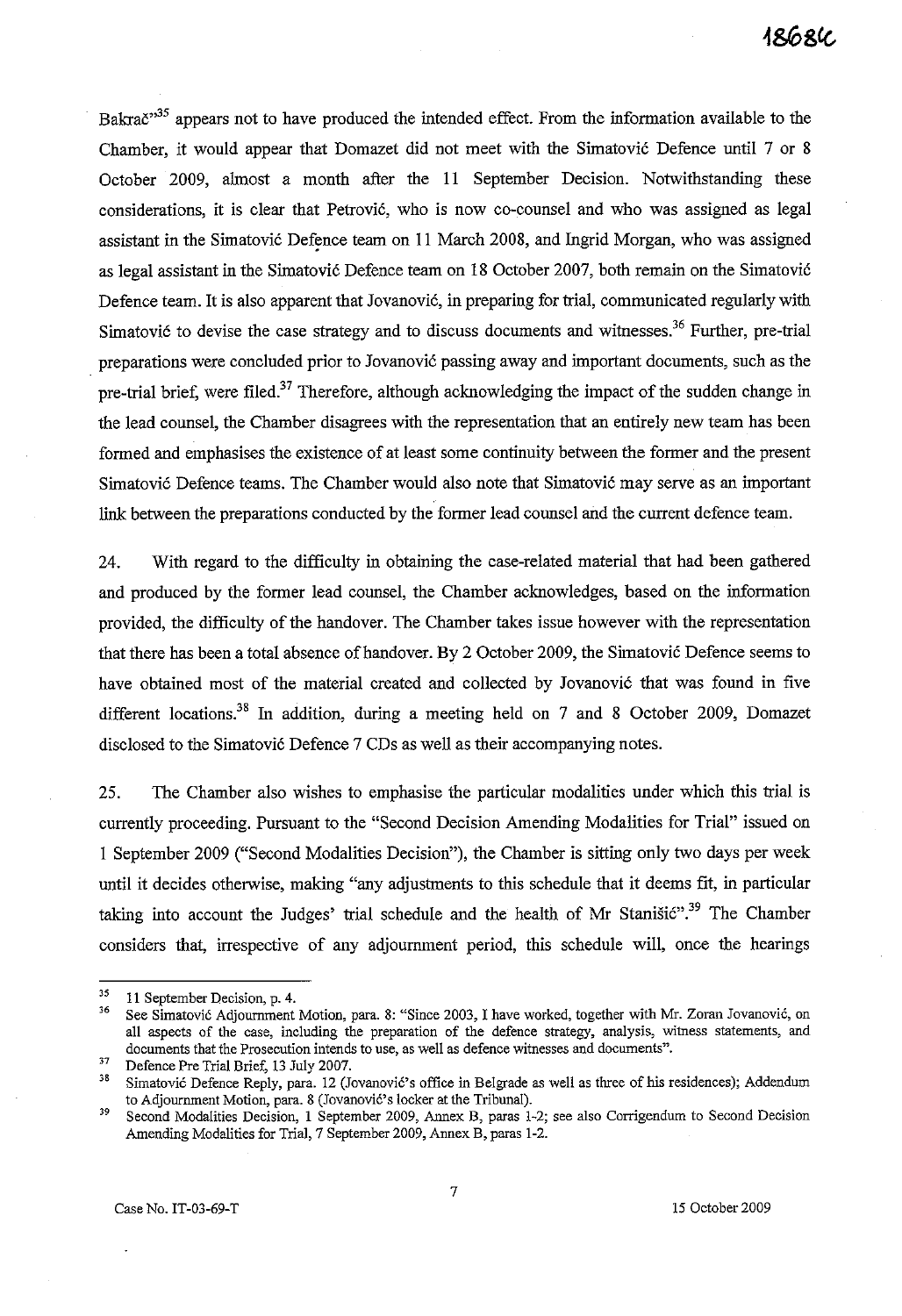recommence, allow the Simatović Defence to further refine its case preparations, by only sitting two afternoon sessions per week and working on the case for the three remaining days of the week.

26. Lastly, the Chamber gives due consideration to the Prosecution's offer to assist the current Simatovi6 Defence team to smoothly transition into their new functions. The Chamber notes that already on 14 September, the Prosecution met with Bakrac to provide him with information as to the electronic disclosure system as well as with disclosure and exhibit logs to assist him in navigating the volume of relevant material in this case.<sup>40</sup> In addition, the Prosecution has undertaken, on a number of occasions, to give substantial notice of its witness schedule in order to ensure that the Simatović Defence has ample time to prepare for cross-examination.<sup>41</sup> The Chamber is confident that the Prosecution will demonstrate flexibility and cooperation during this important phase of the proceedings, in the event that further reasonable accommodations need to be made.

27. In light of the above, the Chamber considers that the Simatović Defence has demonstrated that it is in the interests of justice to further adjourn the proceedings in order for the Simatovi6 Defence to adequately prepare Simatović's representation in this trial. However, given the specific circumstances, the Chamber does not consider that the Simatović Defence has shown valid reasons to adjourn the proceedings for the entire requested period of eight months. In this respect, in addition to what is stated above, the Chamber notes that the hearings in this case have effectively been adjourned since 27 August 2009-save for a housekeeping hearing on 14 September 2009. The Simatović Defence has therefore, at this stage, already had more than one month to fully focus on their trial preparations. In addition, the Chamber notes that it is not at all uncommon for case preparations, however well-prepared, to be further enhanced throughout the Prosecution case. The Chamber therefore considers that the hearings shall not recommence until the week of 30 November 2009 for a period of three weeks before the winter recess, which in the present case will last until the week of 18 January 2010. Consequently, save for six afternoon sessions prior to the winter recess, the Simatović Defence will have four full months to further prepare the defence for Simatovi6. The Chamber will closely monitor how the proceedings develop, especially in view of the interrupted and disrupted preparations for the continuation of trial, and will consider adapting the aforementioned schedule if it is convinced of the necessity to do so to ensure that Simatović receives a fair trial.

**<sup>40</sup> Prosecution Response, Annex A.** 

Hearing of 26 August 2009, T. 2055; Prosecution Response, Annex A, para. 9.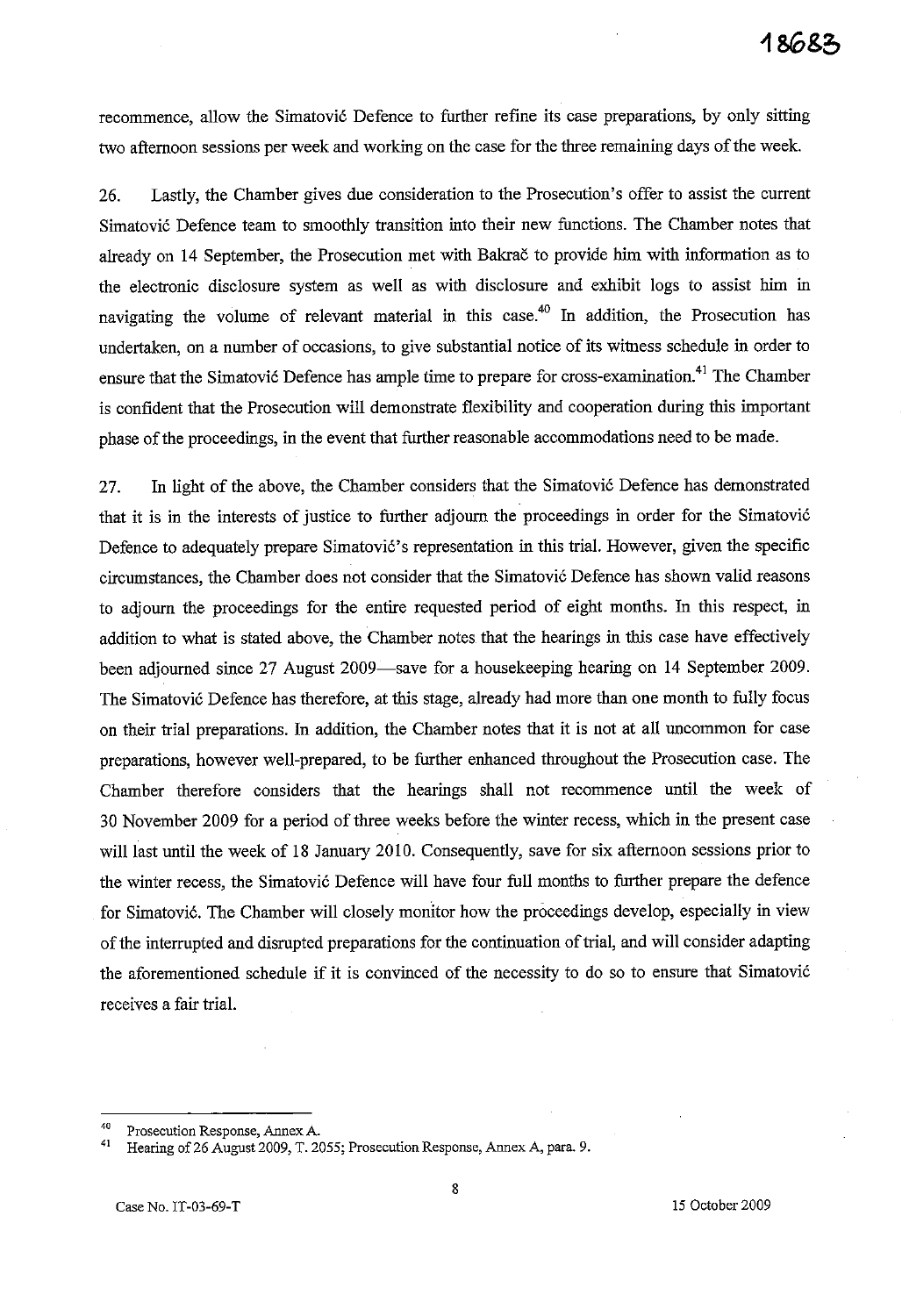28. The Chamber now turns to the Simatovic Defence request to postpone "the deadline(s) for all pending Defence submissions in response and/or reply" until 15 November 2009.<sup>42</sup> The Chamber does not consider that the Simatovic Defence has demonstrated valid reasons for such request to be granted pursuant to Rule 126 *his* as a general principle. The Chamber notes that while there have been very few filings from the Prosecution or the Stanisic Defence since the 11 September Decision, a number of Prosecution motions are quite complex and would require a thorough knowledge of the case. For such filings, it is thus reasonable that the Simatovic Defence be granted until 15 November 2009 to respond. These filings are:

- i) "Corrigendum to Prosecution Motion for Admission of Evidence of Miroslav Deronjic and Re-submission of Confidential Annex B to Prosecution Motion for Admission of Evidence of Witness B-161 Pursuant to Rule 92 quarter [sic] with Confidential Annexes", partly confidential, 7 October 2009 ("Deronjic and Witness B-161 Corrigendum"); and
- ii) "Prosecution Submission of Addendum to Expert Report of Christian Nielsen Pursuant to Rule 94bis with Confidential Annex, partly confidential", 18 September 2009 ("Nielsen Prosecution's Addendum");

29. In addition, three Prosecution's filings were filed during the period between Jovanovic's death and the assignment of the Simatovic Defence but would warrant an extension of time for the Simatovic Defence to respond until 15 November 2009. These are:

- i) "Corrigendum to Prosecution Motion for Admission of Evidence of Milan Babic Pursuant to Rule 92 quarter [sic] with Confidential Annexes", partly confidential, 3 August 2009 ("Babic Corrigendum");
- ii) "Twelfth Prosecution Motion for Leave to Amend its Rule 65 ter Exhibit List with Confidential Annex", partly confidential, 12 August 2009 ("Twelfth 65 ter Motion"); and
- iii) "Thirteenth Prosecution Motion for Leave to Amend its Rule 65 ter Exhibit List with Confidential Annex", partly confidential, 12 August 2009 ("Thirteenth 65 ter Motion");

<sup>42</sup> Adjournment Motion, para. 23.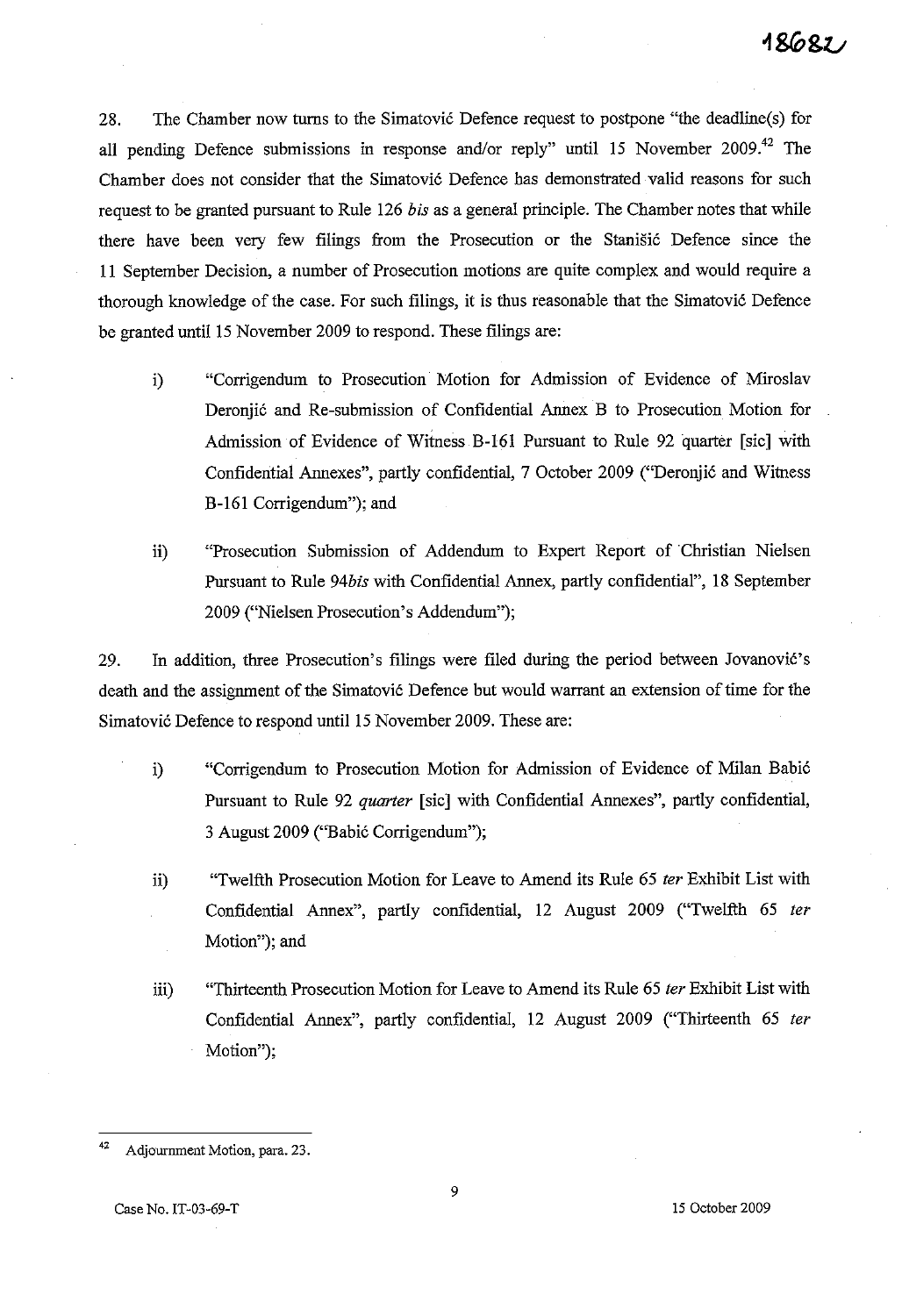## **V. DISPOSITION**

30. For the foregoing reasons, the Trial Chamber GRANTS the Adjournment Motion filed on 14 September 2009 in part, **DECLARES** moot the Simatovic Adjournment Motion filed on 27 August 2009 and **DECIDES** that:

- i) the hearings in the present case shall recommence during the week of 30 November 2009;
- ii) the regular winter judicial recess of the Tribunal scheduled between Monday 21 December 2009 and Friday 8 January 2010 shall be prolonged for the purposes of this case and hearings in these proceedings shall recommence during the week of 18 January 2010;
- iii) during the period between the week of 30 November 2009 and the week of 14 December 2009, the Chamber shall maintain a two day per week sitting schedule and shall revisit this schedule after 18 January 2010, if circumstances so allow and in . accordance with the Second Modalities Decision; and
- iv) the Simatovic Defence may respond to the following filings until 15 November 2009:
	- a. Deronjic and Witness B-161 Corrigendum;
	- b. Nielsen Prosecution's Addendum;
	- c. Babic Corrigendum;
	- d. Twelfth 65 fer Motion; and
	- e. Thirteenth 65 ter Motion
- v) the Prosecution shall file a updated list of its proposed witnesses reflecting paragraph 22 of the present decision.